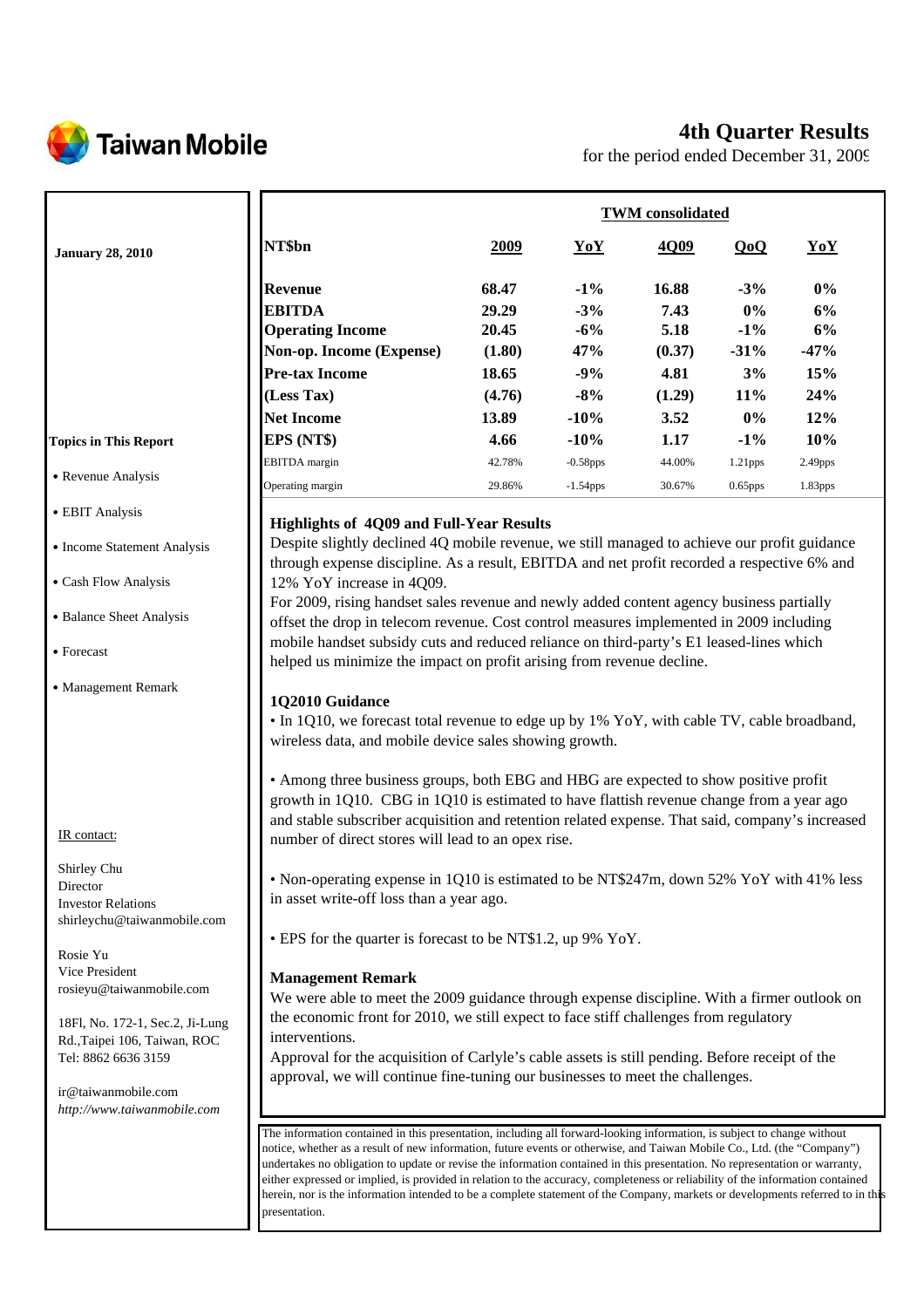

## **I. Revenue Analysis**

## **Table 1. Key Operational Data**

| <b>Revenue (NT\$bn)</b> | 4Q09  | 3Q09  | 4Q08  | Q <sub>o</sub> Q | YoY    |
|-------------------------|-------|-------|-------|------------------|--------|
| CBG                     | 13.27 | 13.70 | 13.52 | $-3%$            | $-2\%$ |
| Mobile Service          | 12.18 | 12.53 | 12.50 | $-3%$            | $-3%$  |
| -Voice                  | 10.42 | 10.86 | 11.07 | $-4%$            | $-6%$  |
| -VAS                    | 1.76  | 1.67  | 1.44  | 5%               | 22%    |
| IDD                     | 0.72  | 0.73  | 0.79  | $-2\%$           | $-10%$ |
| <b>Device Sales</b>     | 0.34  | 0.40  | 0.18  | $-15%$           | 84%    |
| <b>EBG</b>              | 2.26  | 2.36  | 2.42  | $-4\%$           | $-6%$  |
| Mobile Service          | 0.95  | 0.95  | 0.91  | 0%               | 4%     |
| Fixed-line              | 0.85  | 0.88  | 0.91  | $-3%$            | $-6%$  |
| ISR & Others            | 0.47  | 0.54  | 0.60  | $-12%$           | $-22%$ |
| HBG <sup>1</sup>        | 1.37  | 1.34  | 1.11  | 2%               | 23%    |
| - Pay-TV related        | 1.00  | 0.99  | 0.96  | 1%               | 4%     |
| - Broadband             | 0.17  | 0.15  | 0.11  | 8%               | 45%    |
| - content & others      | 0.20  | 0.20  | 0.03  | $1\%$            | 536%   |

|                               | 4Q09  | 3Q09  | 4Q08  | QoQ   | YoY    |
|-------------------------------|-------|-------|-------|-------|--------|
| <b>Mobile Subscribers (K)</b> | 6,409 | 6,415 | 6,270 | $0\%$ | 2%     |
| 2G                            | 2,761 | 3,035 | 3,827 | $-9%$ | $-28%$ |
| 3G                            | 3,648 | 3,380 | 2,444 | 8%    | 49%    |
| - Data card                   | 199   | 175   | 85    | 14%   | 136%   |
| <b>Monthly Churn</b>          | 1.9%  | 1.8%  | 1.8%  |       |        |
| MOU(bn)                       | 3.76  | 3.97  | 3.87  | $-5%$ | $-3%$  |
| ARPM (NT\$)                   | 3.64  | 3.54  | 3.60  | 3%    | 1%     |
| Pay-TV Subs (K)               | 551   | 548   | 538   | $1\%$ | 3%     |
| Cable Broadband Subs (K)      | 114   | 109   | 88    | 5%    | 31%    |
|                               |       |       |       |       |        |

|                                  | 4Q09 | 3Q09 | <b>4Q08</b> | QoQ   | YoY   |
|----------------------------------|------|------|-------------|-------|-------|
| <b>Wireless</b>                  |      |      |             |       |       |
| <b>ARPU (NTS)</b>                | 712  | 731  | 743         | $-3%$ | $-4%$ |
| MOU per sub (minute)             | 195  | 207  | 206         | $-5%$ | $-5%$ |
| <b>Cable MSO</b>                 |      |      |             |       |       |
| Monthly Subscription (NT\$)      | 510  | 510  | 509         | 0%    | 0%    |
| Broadband ARPU (NT\$)            | 493  | 486  | 447         | 1%    | 10%   |
| Blended ARPU <sup>1</sup> (NT\$) | 704  | 697  | 669         | 1%    | 5%    |

1. Cable TV & broadband related revenue (excluding content agency) divided by its CATV subscriber number

## Revenue Analysis

### *CBG:*

In light of usage/revenue per minute recovery as well as a low base, CBG continued seeing a narrowed mobile revenue decline in the quarter. Mobile data recorded a pronounced 22% YoY growth in this quarter, aided by fast growth of wireless broadband revenue generated by data card users and our effective bundling of smart devices with data rate plans.

Keener competitions and reduced number of foreign workers in Taiwan put pressure on mobile pre-paid and IDD (internal direct dialing) business.

## *EBG:*

EBG recorded a YoY growth in enterprise mobile revenue in the quarter, credited to rising subscriber number. On the contrary, it had a lackluster fixed network revenue performance, attributed to dropping fixed-line telephony and decreased internet/data/ access business.

## *HBG:*

Cable business continued its healthy growth momentum, underpinned by 31% YoY increase of cable broadband subscriber number. Additionally, as more broadband users were migrated to high-speed  $(\geq 6$ Mbps) services via bundle package with digital TV service, broadband ARPU was up 10% YoY in 4Q09. Separately, digital TV users rose to represent 1.3% of our total CATV subscriber base at the end of 2009.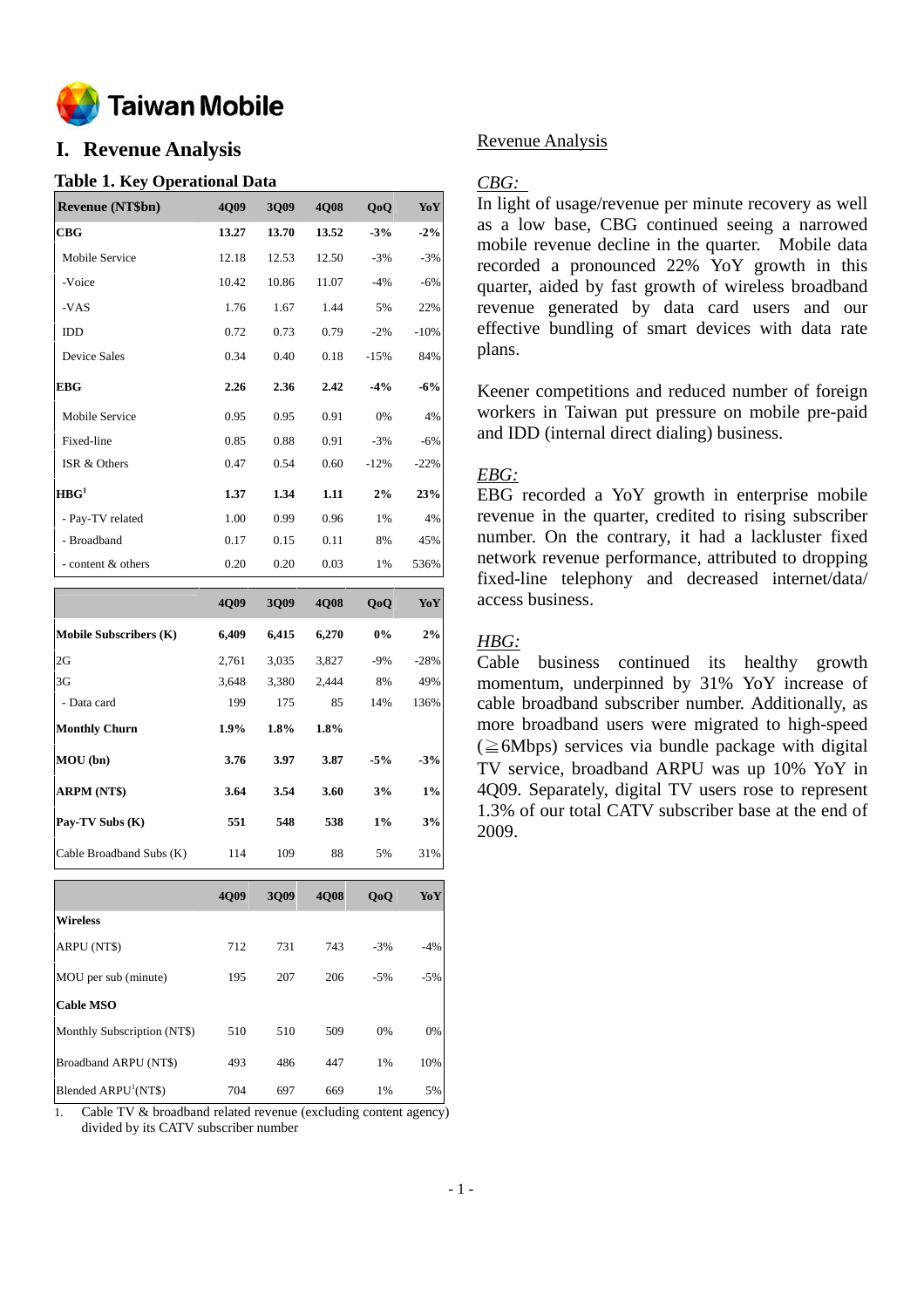

## **II. EBIT Analysis**

## **Table 2. EBIT Breakdown**

| NT\$bn        | 4Q09  | 3Q09  | 4Q08  | QoQ                | YoY        |
|---------------|-------|-------|-------|--------------------|------------|
| <b>EBITDA</b> | 7.43  | 7.43  | 7.03  | $0\%$              | 6%         |
| $-CBG$        | 6.18  | 6.24  | 6.07  | $-1%$              | 2%         |
| - EBG         | 0.58  | 0.51  | 0.43  | 12%                | 34%        |
| $-$ HBG       | 0.65  | 0.63  | 0.53  | 3%                 | 22%        |
| <b>Margin</b> | 44.0% | 42.8% | 41.5% | 1.2pps             | 2.5pps     |
| $-CBG$        | 46.6% | 45.5% | 44.9% | 1.1 <sub>pps</sub> | 1.7pps     |
| - EBG         | 25.4% | 21.8% | 17.8% | 3.7pps             | 7.6pps     |
| - HBG         | 47.4% | 46.6% | 47.8% | 0.8 <sub>pps</sub> | $-0.5$ pps |
| D&A           | 2.25  | 2.22  | 2.15  | 1%                 | 5%         |
| $-CBG$        | 1.96  | 1.94  | 1.91  | 1%                 | 3%         |
| $-$ EBG       | 0.12  | 0.11  | 0.07  | 15%                | 63%        |
| - HBG         | 0.13  | 0.13  | 0.12  | 0%                 | 2%         |
| <b>EBIT</b>   | 5.18  | 5.21  | 4.89  | $-1%$              | 6%         |
| - CBG         | 4.22  | 4.30  | 4.16  | $-2%$              | 1%         |
| $-$ EBG       | 0.45  | 0.41  | 0.36  | 11%                | 28%        |
| $-$ HBG       | 0.52  | 0.50  | 0.41  | 4%                 | 28%        |

## **Table 3. Non-operating Item**

| NT\$bn                   | . .<br><b>4009</b> | 3009   | <b>4008</b> | 0 <sub>0</sub> | YoY    |
|--------------------------|--------------------|--------|-------------|----------------|--------|
| <b>Non-Operating</b>     | (0.37)             | (0.53) | (0.70)      | $-31%$         | $-47%$ |
| -Net Interest<br>Expense | (0.22)             | (0.11) | (0.14)      | 95%            | 56%    |
| - Write-off Loss         | (0.29)             | (0.47) | (0.71)      | $-37\%$        | $-58%$ |
| -Others                  | 0.15               | 0.05   | 0.15        | 179%           | $-4%$  |

## EBITDA Analysis

CBG's 4Q EBITDA was sustained by contained handset subsidies/ commissions, advertising and G&A expenses, leveling EBITDA margin up to 46.6%. CBG's EBITDA YoY change turned positive in 4Q09 from negative in the previous quarters.

EBG continued reported EBITDA increase in the quarter, attributed to opex savings.

HBG contributed to 9% of total EBITDA in 4Q09. Although its 4Q EBITDA margin contracted from a year ago due to inclusions of more content related revenue, the cable broadband EBITDA margin expanded to 47.2% in 4Q09, from 29.1% a year ago, benefiting from larger economies of scale.

## Non-Operating Item Analysis

Net non-operating expense in 4Q09 came in slightly less than guidance with lower write-off losses offsetting higher interest expense.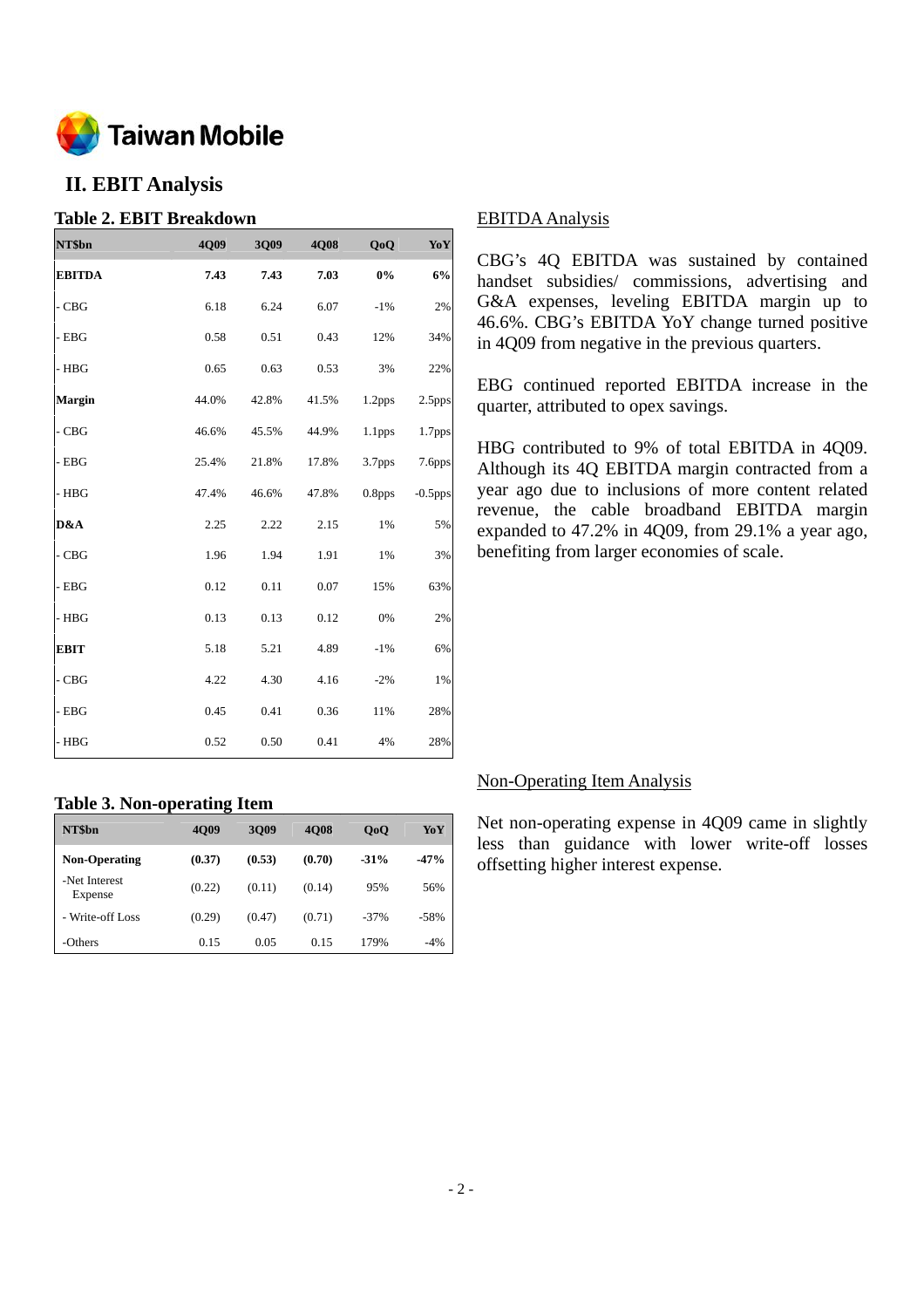

## **III. Income Statement Analysis**

#### **Table 4. 4Q Consolidated Results vs. Forecast**

| NT\$bn                                   | <b>4009</b><br>Actual | <b>4009</b><br><b>Forecast</b> | $%$ of<br><b>Forecast</b><br><b>Achieved</b> |
|------------------------------------------|-----------------------|--------------------------------|----------------------------------------------|
| Revenue                                  | 16.88                 | 17.52                          | 96%                                          |
| <b>Operating Income</b>                  | 5.18                  | 5.09                           | 102%                                         |
| Pre-tax Income                           | 4.81                  | 4.69                           | 102%                                         |
| (Less Tax)                               | (1.29)                | (1.17)                         | 110%                                         |
| Net Income - Attributed<br>to the Parent | 3.52                  | 3.52                           | 100%                                         |
| EPS (NT\$)                               | 1.17                  | 1.18                           | 99%                                          |
| <b>EBITDA</b>                            | 7.43                  | 7.39                           | 101%                                         |
| <b>EBITDA</b> margin                     | 44.0%                 | 42.2%                          |                                              |

#### **Table 5. Income Statement**

| NT\$bn                       | <b>4009</b> | 3009   | <b>4008</b> |
|------------------------------|-------------|--------|-------------|
| <b>Revenue</b>               | 16.88       | 17.36  | 16.94       |
| Service Revenue <sup>1</sup> | 16.54       | 16.95  | 16.75       |
| <b>Operating Cost</b>        | (8.06)      | (8.33) | (8.06)      |
| <b>Operating Expenses</b>    | (3.64)      | (3.81) | (3.99)      |
| <b>EBITDA</b>                | 7.43        | 7.43   | 7.03        |
| <b>Operating Income</b>      | 5.18        | 5.21   | 4.89        |
| Non-op. Income<br>(Expense)  | (0.37)      | (0.53) | (0.70)      |
| Pre-tax Income               | 4.81        | 4.68   | 4.19        |
| (Less Tax)                   | (1.29)      | (1.17) | (1.05)      |
| <b>Net Income</b>            | 3.52        | 3.51   | 3.15        |
| EPS (NT\$)                   | 1.17        | 1.18   | 1.06        |

1. Total revenue deducted handset sales revenue.

#### **Table 6. Full-year Results vs. Forecast**

| NT\$bn                                          | 2009    | YoY    | $%$ of<br><b>Forecast</b><br><b>Achieved</b> |
|-------------------------------------------------|---------|--------|----------------------------------------------|
| <b>Revenue</b>                                  | 68.47   | $-1\%$ | 99%                                          |
| <b>Operating Cost</b>                           | (33.20) | 5%     | 102%                                         |
| <b>Operating Expenses</b>                       | (14.83) | $-6\%$ | 90%                                          |
| <b>EBITDA</b>                                   | 29.29   | $-3%$  | 101%                                         |
| <b>Operating Income</b>                         | 20.45   | $-6\%$ | 101%                                         |
| Non-op. Income (Expense)                        | (1.80)  | 47%    | 107%                                         |
| Pre-tax Income                                  | 18.65   | $-9%$  | 101%                                         |
| (Less Tax)                                      | (4.76)  | $-8%$  | 103%                                         |
| <b>Net Income - Attributed to</b><br>the Parent | 13.89   | $-10%$ | 100%                                         |
| EPS (NT\$)                                      | 4.66    | $-10%$ | 100%                                         |

#### Income Statement Analysis

Despite slightly declining 4Q mobile revenue, we still managed to achieve our quarterly profit guidance through expense discipline. As a result, EBITDA and net profit recorded a respective 6% and 12% YoY increase in 4Q09.

For 2009, total revenue was down 1% YoY, with rising handset sales revenue and newly added content agency business partially offsetting the drop in telecom revenue. CBG, EBG, and HBG revenue for the full-year came in at NT\$53.9bn, NT\$9.3bn, and NT\$5.3bn, respectively, down 2%, 4%, and up 22%.

Cost control measures implemented in 2009 including mobile handset subsidy cuts and reduced reliance on third-party's E1 leased-lines, led to 1% decrease in CBG's selling expense and 7% savings in cash network cost. This also helped us minimize the impact on profit arising from revenue decline. In 2009, CBG, EBG, and HBG recorded NT\$24.7bn, NT\$2.1bn, and NT\$2.5bn in EBITDA with EBITDA margins of 45.7%, 22.2%, and 46.6%, respectively.

Non-operating expense in 2009 went up from 2008 because of the loss of NT\$48m from Hurray ADS disposal booked in 2009, in contrast to a disposal gain of NT\$264m from Fubon Financial Holding in 2008. Separately, asset write-off loss of NT\$1.63bn in 2009 was higher than the level of NT\$1.47bn in 2008.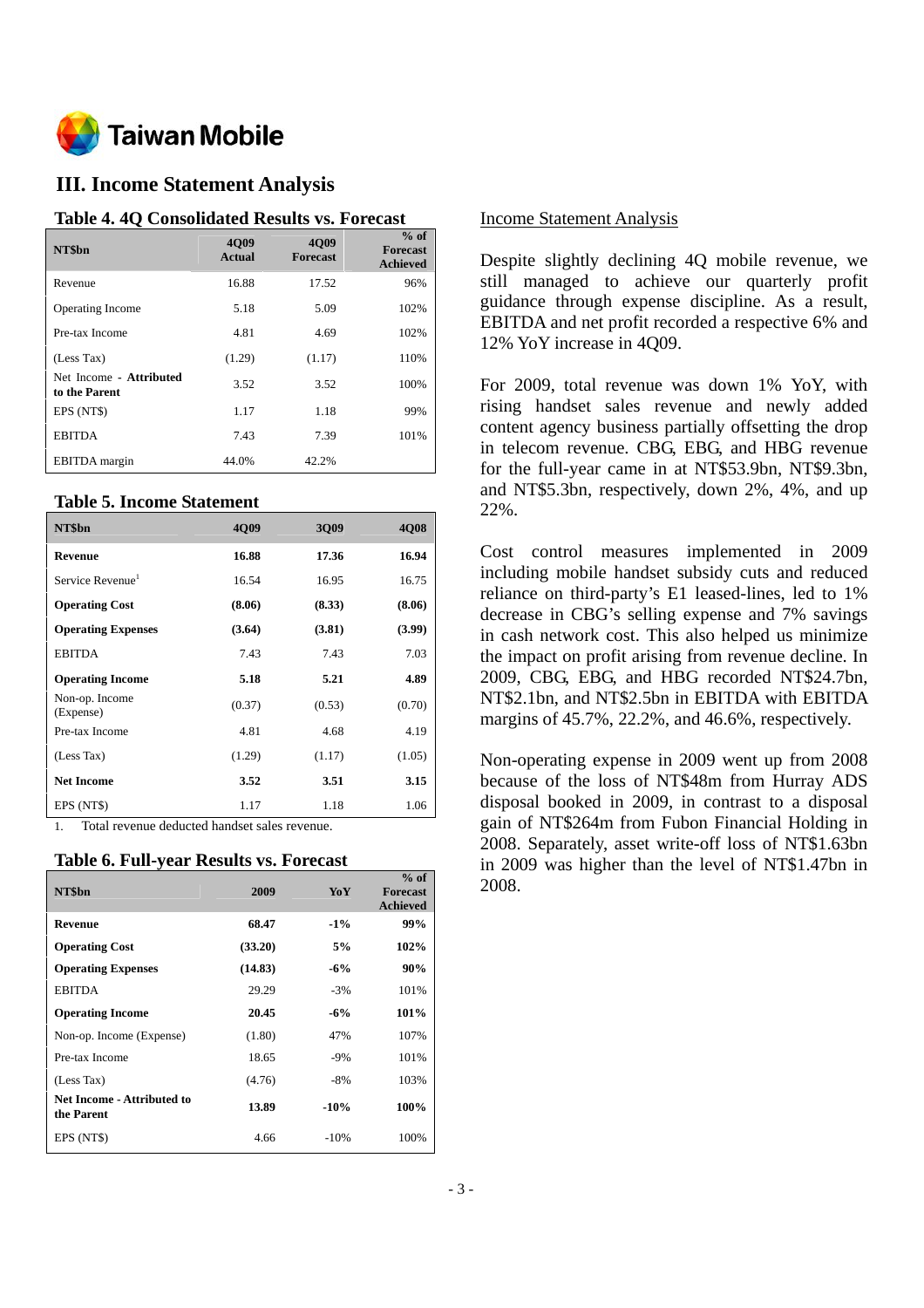

## **IV. Cash Flow Analysis**

## **Table 7. Cash Flow**

| NT\$bn                                   | 4Q09   | 3Q09    | 4Q08    |
|------------------------------------------|--------|---------|---------|
| Total Op Sources/(Uses) <sup>1</sup>     | 8.06   | 4.92    | 7.95    |
| <b>Consolidated Net Income</b>           | 3.52   | 3.51    | 3.14    |
| Depreciation                             | 1.98   | 1.95    | 1.88    |
| Amortization                             | 0.27   | 0.27    | 0.27    |
| Changes in Working Capital               | 1.69   | (1.93)  | 1.53    |
| Other Add-back                           | 0.60   | 1.12    | 1.13    |
|                                          |        |         |         |
| <b>Net Investing Sources/(Uses)</b>      | (1.86) | (1.13)  | (2.21)  |
| Capex                                    | (1.83) | (1.25)  | (1.91)  |
| Disposal of Hurray Holding<br><b>ADS</b> | 0.00   | 0.14    | 0.00    |
|                                          |        |         |         |
| <b>Net Financing Sources/(Uses)</b>      | (6.00) | (7.49)  | (5.62)  |
| Dividend and Bonus Payment               | 0.00   | (13.97) | 0.00    |
| <b>Short-Term Borrowings</b>             | 3.50   | 3.30    | (12.40) |
| Commercial Paper Payable                 | 0.30   | 0.50    | (2.84)  |
| Long-Term Borrowings                     | (2.30) | 2.30    | 5.20    |
| Corporate Bond Payable                   | (7.50) | 0.00    | 5.50    |
| <b>Disposal of Treasury Stock</b>        | 0.00   | 0.38    | 0.00    |
| Share Buy back                           | 0.00   | 0.00    | (1.06)  |
| <b>Net Cash Position Chg.</b>            | 0.19   | (3.70)  | 0.13    |

1. Inclusive cash flow for cash managements.

#### **Table 8. Capex & FCF**

| NT\$bn                | 4009   | 3009 | <b>4008</b> |
|-----------------------|--------|------|-------------|
| <b>Cash Capex</b>     | 1.83   | 1.25 | 1.91        |
| - Mobile              | 1.45   | 0.96 | 1.53        |
| - Fixed-line          | 0.26   | 0.16 | 0.28        |
| - Cable MSO           | 0.12   | 0.13 | 0.10        |
| % of Revenue          | $11\%$ | 7%   | 11%         |
| <b>Free Cash Flow</b> | 6.23   | 3.67 | 6.05        |

## Cash Flow Analysis

4Q09 operating cash flow rose from a quarter ago mainly due to the payments of corporate tax in 3Q09.

The 4Q09 investing cash outlay was largely for NT\$1.83bn in capex.

In terms of financing activities, total borrowings decreased by NT\$6bn in 4Q09, inclusive of NT\$3.8bn of new short-term debts and the repayment of a NT\$2.3bn syndicate loan and a NT\$7.5bn corporate bond.

For 2009, we generated NT\$17.28bn in free cash flow, of which NT\$13.97bn was used to pay dividends.

#### Capex and Free Cash Flow Analysis

Our total cash capex in 2009 was NT\$6.67bn (or 9.7 % of revenue): NT\$4.88bn for mobile; NT\$1.35bn for fixed-line; and NT\$0.44bn for cable TV.

Full year free cash flow came in at NT\$17.28bn, translating into a 7.3% yield.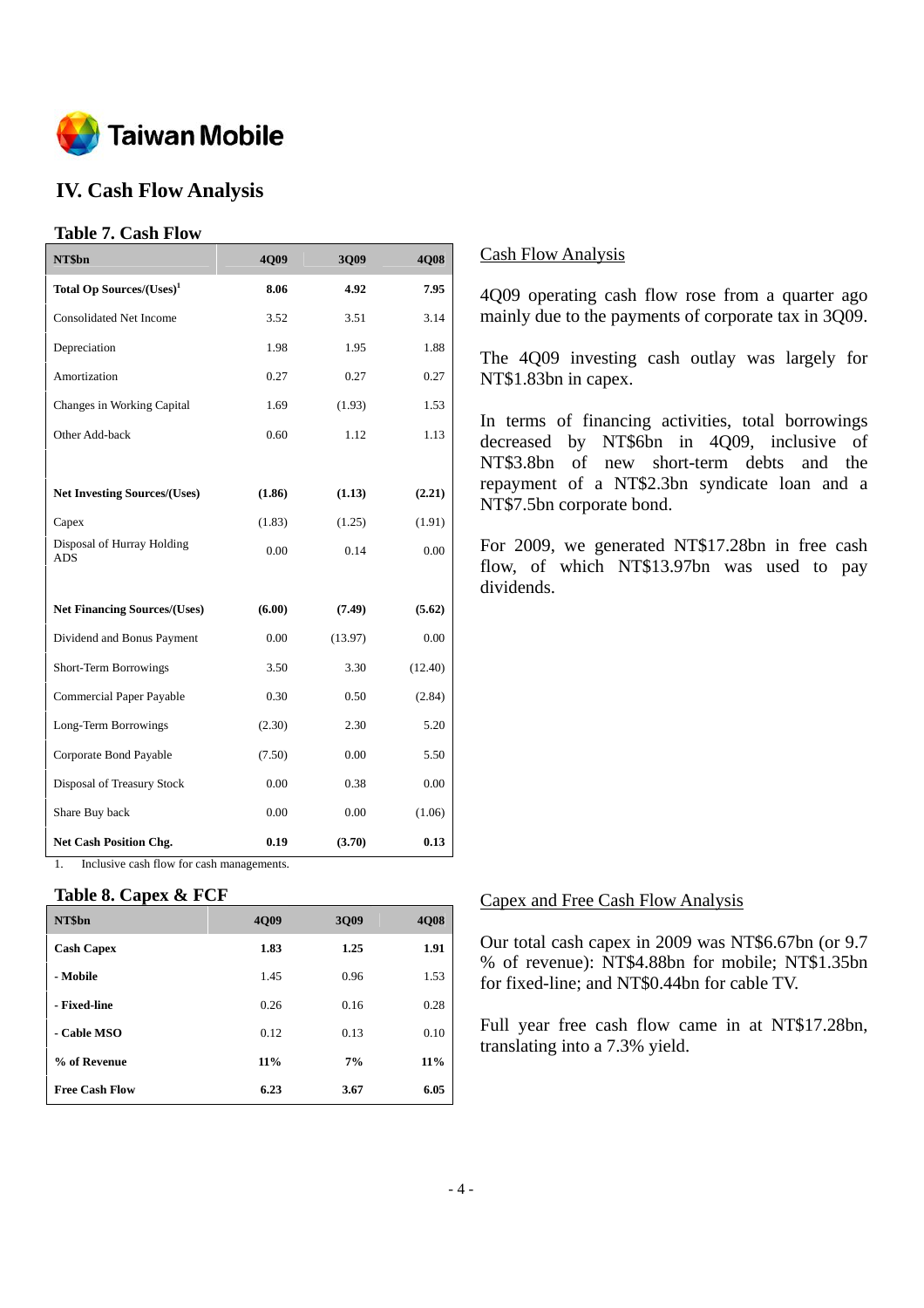

## **V. Balance Sheet Analysis**

## **Table 9. Balance Sheet**

| NT\$bn                                                  | 4Q09    | 3Q09    | 4Q08    |
|---------------------------------------------------------|---------|---------|---------|
| <b>Total Assets</b>                                     | 85.90   | 87.07   | 91.94   |
| <b>Current Assets</b>                                   | 11.60   | 11.91   | 12.71   |
| - Cash & Cash Equivalents                               | 3.00    | 2.81    | 3.87    |
| -Available-for-Sale Financial Asset                     | 0.18    | 0.17    | 0.24    |
| - Other Current Assets                                  | 8.42    | 8.93    | 8.60    |
| Long-Term Investment                                    | 3.21    | 3.22    | 3.26    |
| Property and Equipment                                  | 46.54   | 46.99   | 49.72   |
| <b>Intangible Assets</b>                                | 21.21   | 21.44   | 22.12   |
| <b>Other Assets</b>                                     | 3.33    | 3.51    | 4.12    |
| <b>Liabilities</b>                                      | 33.82   | 38.46   | 41.00   |
| <b>Current Liabilities</b>                              | 24.76   | 27.16   | 26.74   |
| - ST Debts/Commercial Paper Payable                     | 7.60    | 11.30   | 7.50    |
| - Other Current Liabilities                             | 17.16   | 15.86   | 19.24   |
| Long-Term Borrowings                                    | 8.00    | 10.30   | 13.20   |
| <b>Other Liabilities</b>                                | 1.06    | 1.00    | 1.07    |
| <b>Shareholders' Equity</b>                             | 52.08   | 48.61   | 50.94   |
| -Paid-in Capital                                        | 38.01   | 38.01   | 38.01   |
| -Capital Surplus                                        | 12.43   | 12.43   | 12.30   |
| -Legal Reserve                                          | 13.94   | 13.94   | 12.41   |
| -Treasury Shares                                        | (31.89) | (31.89) | (32.95) |
| -Un-appropriated Earnings*                              | 2.27    | 2.27    | 2.34    |
| -Special Reserve                                        | 3.35    | 3.35    | 3.41    |
| -Retained Earnings & Others<br>*: excluding YTD profits | 13.97   | 10.49   | 15.42   |

#### **Table 10. Ratios**

|                           | 4Q09 | 3Q09 | 4Q08 |
|---------------------------|------|------|------|
| <b>Current Ratio</b>      | 47%  | 44%  | 48%  |
| Interest Coverage (x)     | 22.7 | 41.5 | 28.1 |
| <b>Net Debt to Equity</b> | 24%  | 39%  | 33%  |
| Net Debt to EBITDA $(x)$  | 0.43 | 0.64 | 0.56 |
| <b>ROE</b> (annualized)   | 28%  | 30%  | 25%  |
| <b>ROA</b> (annualized)   | 17%  | 16%  | 14%  |

## Balance Sheet Analysis

On the asset side, cash balance remained stable and net PP&E balance at the end of 4Q09 was down sequentially, with depreciation and assets write-off higher than capex. The 2G's net book value was reduced to NT\$16.9bn, while 3G's rose to NT\$12.6bn as of the end of 2009.

With a NT\$6bn reduction in borrowings in the quarter as mentioned in the cash flow analysis, our gross debt dropped to NT\$15.6bn, and net debt to NT\$12.6bn, respectively. Net debt to equity and net debt to EBITDA was 24% and 0.43x in 2009.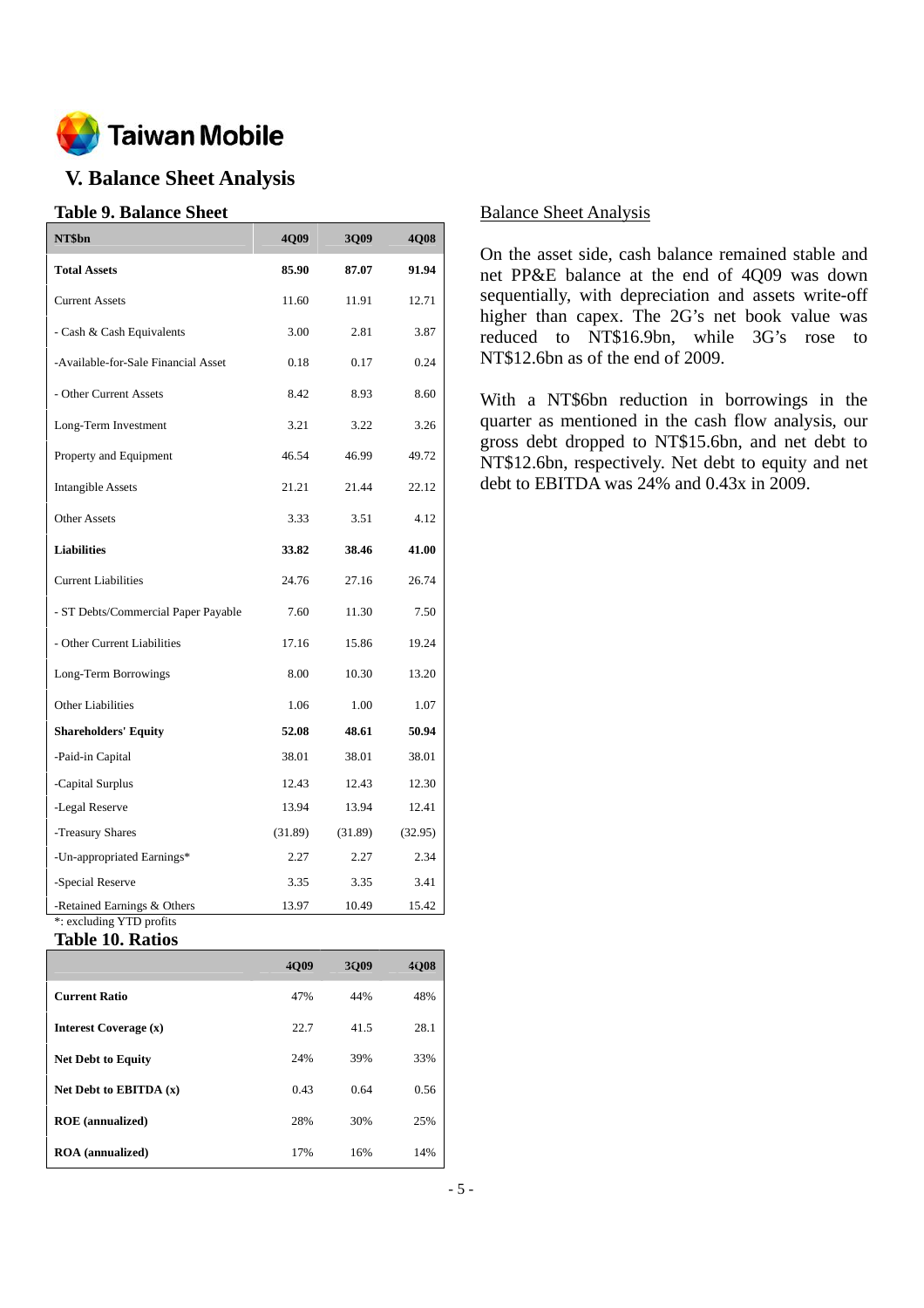

## **VI. Forecast**

## **Table 11. Forecast**

| NT\$bn               | 1Q10   | Q <sub>o</sub> Q | YoY        |
|----------------------|--------|------------------|------------|
| Revenue              | 17.03  | 1%               | 1%         |
| Cash Cost            | 6.55   | 9%               | 3%         |
| Selling Expense      | 2.47   | 0%               | $-3%$      |
| G&A                  | 1.21   | 4%               | 7%         |
| <b>EBITDA</b>        | 7.00   | $-6%$            | $-1\%$     |
| <b>EBITDA</b> Margin | 41.1%  | $-2.9$ pps       | $-0.6$ pps |
| D&A                  | 2.26   | 1%               | 4%         |
| Operating Income     | 4.74   | $-8%$            | $-3%$      |
| Asset write-off      | (0.28) | $-3%$            | $-41%$     |
| Pre-tax Income       | 4.49   | $-7%$            | 3%         |
| Tax Expense          | (0.90) | $-31%$           | $-18%$     |
| Net Income           | 3.59   | 2%               | 10%        |
| EPS (NT\$)           | 1.20   | 3%               | 9%         |

Note:

1. Kbro numbers are not factored in the guidance

#### Guidance

- In 1Q10, we forecast HBG to grow its TV and broadband revenue by a respective 2% and 35% YoY and record 7% YoY increase in EBITDA.
- ‧ EBG is expected to see a YoY rise in mobile revenue while no growth in fixed network business in 1Q10. EBITDA increase from a year ago is expected, benefiting from interconnecting cost reductions for the quarter.
- ‧ CBG in 1Q10 is estimated to have flattish revenue change from a year ago and stable subscriber acquisition and retention related expenses. That said, company's increased number of direct stores will lead to an opex rise.
- On a consolidated basis, G&A expense in 1Q10 would see a 7% YoY increase, explained by one-time expense reversal in 1Q09 and our conservative estimate of bad debt expense.
- Non-operating expense in 1Q10 is estimated to be NT\$247m, down 52% YoY with 41% less in asset write-off loss than a year ago. We expect 2010 full-year write-off and net interest expense to be less than the levels in 2009.
- ‧ TWM's board today (January 28, 2010)

approved 2010 capex budget of T\$6.9bn, including NT\$4.7bn for mobile; 1.6bn for fixed network; and 0.6bn for cable TV.

## **VII. Management Discussion & Analysis**

## Key message

We were able to meet the 2009 guidance through expense discipline. With a firmer outlook on the economic front for 2010, we still expect to face stiff challenges from regulatory interventions.

Approval for the acquisition of Carlyle's cable assets is still pending. Before receipt of the approval, we will continue fine-tuning our businesses to meet the challenges.

#### Kbro Acquisition

Taiwan Fair Trade Commission (FTC), on December 2, 2009, issued conditional approval for TWM's acquisition of Kbro. Carlyle is still awaiting MOEA's Investment Commission (IC) approval.

#### **Regulations**

- ‧ Local governments approved the same monthly fee cap for CATV analog programs in 2010 in TWM's operating areas, while implementing a respective 3% and 1% price reduction in Taipei City and Changhua County, Kbro's operating regions.
- ‧ NCC announced the second round of mobile tariff cut of 5.87% ( CPI-X value) on outgoing SMS and mobile off-net calls, effective on April 1, 2010.
- ‧ NCC adjusted interconnection fee charge retrospectively from 2009 by the following % for regular/ off-peak hours:  $F\rightarrow M +7\% +1\%$ ,  $M\rightarrow F$ -12%/-30%, TWM expects to save interconnection expenses in mobile business.

#### New Products and Services

- Promotions of HTC's Tattoo (Android platform) and HD2 (Windows Mobile platform) in an aim to increase wireless data revenue
- ‧ Launched e-book services, which are supported on various models of Java/Android based smartphones